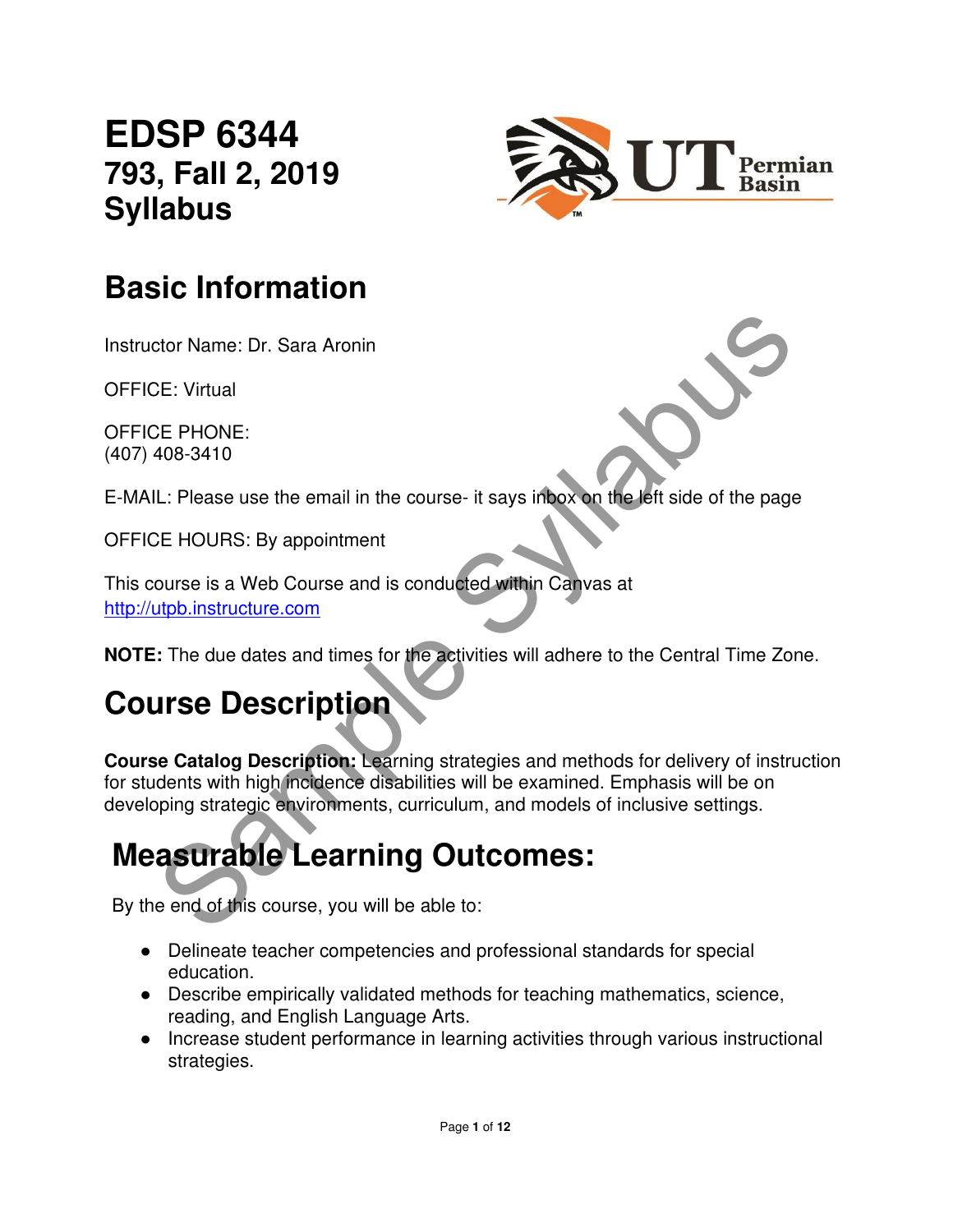- Increase student engagement through the implementation of specific techniques designed to increase opportunities to respond.
- Understand the connection between assessment and instruction by becoming familiar with a variety of classroom-based assessment procedures.
- Increase the ability to identify educational problems and follow a process orientation toward problem solutions and curriculum instructional modifications.
- Implement strategic instruction based upon ongoing assessment and make appropriate instructional decisions based upon these data.

**Prerequisites:** Successful completion of EDSP 6339 **Materials** 

#### **Required Materials:**

Price, K., & Nelson, K. (2018). Planning effective instruction: Diversity responsive methods and management (6<sup>th</sup> Edition). ISBN: 978-1337564847

Spinelli, C. (2011). Linking assessment to instructional strategies: A guide for teachers. Pearson. ISBN: 9780137146246

**Example Syllence Syllabuse Syllence Syllabuse Syllence Syllence Syllence Syllence Materials:**<br>
Sample Materials:<br>
Simple Materials:<br>
Shell, C. (2011). *Linking assessment to instructional strategies: A guide for*<br>
Illi, C Vaughn, S. & Bos, C. (2015). Strategies for teaching students with learning and behavior problems, Enhanced Pearson e-Text. Pearson. ISBN: 9780133743999

#### **Recommended Materials:**

Supplemental materials will be provided in the Canvas course shell.

#### **Other materials:**

Word, access to a video recording device (cell phone, web cam, tablet)

For the accessibility and privacy statements of external tools used within courses, go to Accessibility and Privacy Statements.

### **Important Academic Dates**

**UTPB** Academic Calendar

## **Course Overview**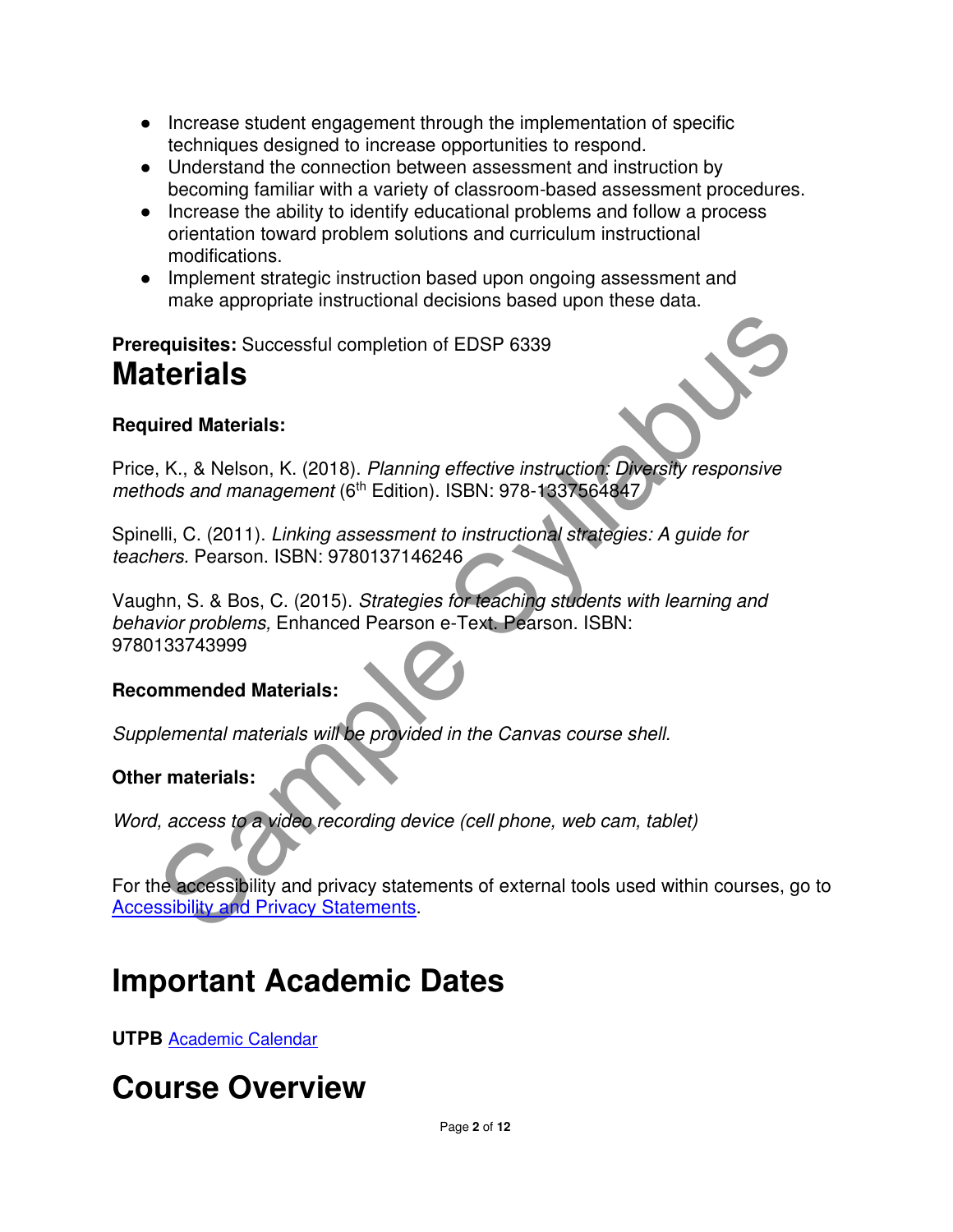Evidence-based practices for inclusive settings is a methodology course. The purpose of this course is to prepare candidates to provide evidence-based language arts and mathematics instruction to students with disabilities in inclusive settings. An emphasis is placed on results of research and proven methods of instruction for teaching beginning reading and math to children with learning difficulties. The course stresses a behavioral approach to teaching, as well as the development and implementation of intervention strategies for various populations of children with exceptionalities in inclusive settings. Additional topics include modifications and adaptations of materials, effective teaching, learning strategies, lesson planning, assessment, and individualized education programs.

tive teaching, learning strategies, lesson planning, assessment, and individualization programs.<br> **Elings:** You are expected to read each article, website, or lecture provided in the<br>
lubtedly result in low assignment grad **Readings:** You are expected to read each article, website, or lecture provided in the module thoroughly prior to completing the assignments - failure to do so will undoubtedly result in low assignment grades. I generally find that students "don't understand" because they have not bothered to read the text. Please don't be one of those students. The expectations for each module may vary according to the topic and available online resources (i.e. you will not always be reading from a textbook) but the information is still necessary for completion of assignments and discussion.

**Assignments:** For each module, you will complete reflective activities that allow you analyze and evaluate the information covered in the module in order to synthesize and apply the knowledge and skills you have learned. You will need to carefully review the rubrics provided in order to fully understand the grading expectations for these activities. Directions and rubrics for each assignment can be found in Canvas.

Keep in mind the following standards/practices for submission of assignments. All files that will be submitted to the instructor should:

- Be saved as a .doc or .docx file. I cannot always open .wps files.
- Include your name at the top of each page header.
- Always keep a copy of all of the work you submit so that you will not need to redo the assignment if it gets lost in cyberspace.

**\*\*If you have not completed an assignment by its assigned due date, you will receive a 5 point deduction for each day it is late up to three days. After three days the assignment will not be accepted. If you know you will not be able to make a deadline, please contact Dr. Aronin to discuss an extension. Discussion posts will NOT be accepted after the due date. \*\*** 

### **Research Projects:**

Page **3** of **12 Discussion Topics:** You will participate in **2 group discussions (Module 2 and Module 3).** You will need to carefully review the rubrics provided in order to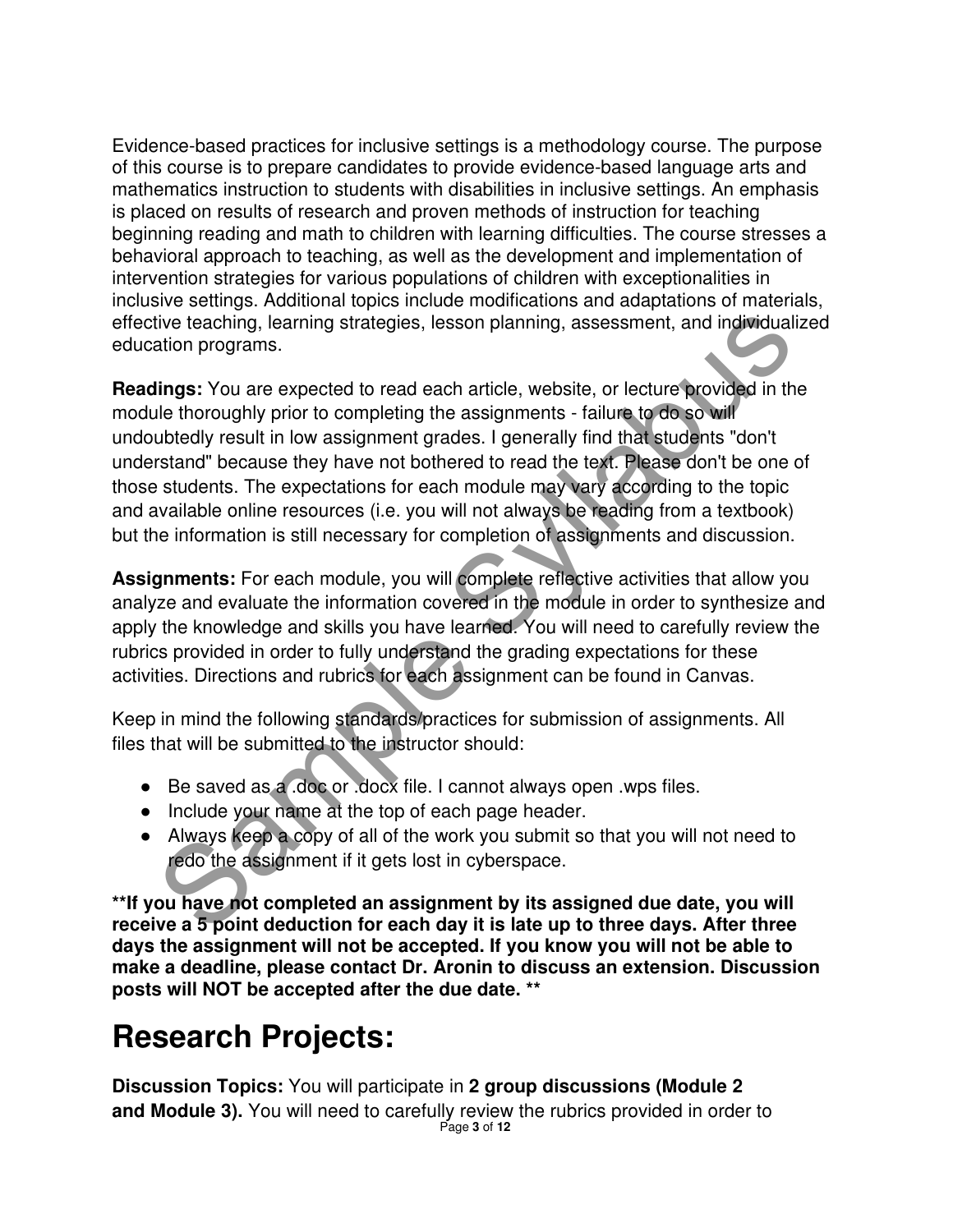fully understand the grading expectations for the discussions.

#### **Grading:**

| <b>Course Activity</b>                                                            | <b>Due Date</b> | <b>Points</b> |  |
|-----------------------------------------------------------------------------------|-----------------|---------------|--|
| Intro video & verification                                                        | October 27      | <b>NA</b>     |  |
| Assignment 1                                                                      | November 3      | 100           |  |
| Assignment 2                                                                      | November 17     | 100           |  |
| Assignment 3                                                                      | December 1      | 100           |  |
| Assignment 4                                                                      | December 13     | 100           |  |
| Module 1 Discussion                                                               | November 3      | 50            |  |
| Module 3 Discussion                                                               | December 1      | 50            |  |
| <b>Total</b>                                                                      |                 | 500           |  |
| ing Scale:                                                                        |                 |               |  |
| <b>Grade Range</b>                                                                |                 | Letter Grade  |  |
| 90 and above                                                                      |                 | A             |  |
| 80 to 89                                                                          |                 | B             |  |
| 70 to 79                                                                          |                 | C             |  |
| 60 to 69                                                                          |                 | D             |  |
| Less than 59                                                                      |                 | F             |  |
| ess otherwise stated, all materials, activities, and assessments are required and |                 |               |  |
| ot optional.                                                                      |                 |               |  |

**Grading Scale:** 

| <b>Grade Range</b> | <b>Letter Grade</b> |
|--------------------|---------------------|
| 90 and above       | А                   |
| 80 to 89           | R                   |
| 70 to 79           | C.                  |
| 60 to 69           |                     |
| Less than 59       |                     |
|                    |                     |

\*Unless otherwise stated, all materials, activities, and assessments are required and are not optional.

## **Communication, Grading & Feedback:**

**Email Responses:** Responses to emails will be made within 24 hours Monday – Friday. Please note that it may take me longer to respond to you if you email me over the weekend. If you email me over the weekend and I do not reply within 24 hours, I will respond to you on Monday.

Please include EDSP 6344 in the subject line of your email.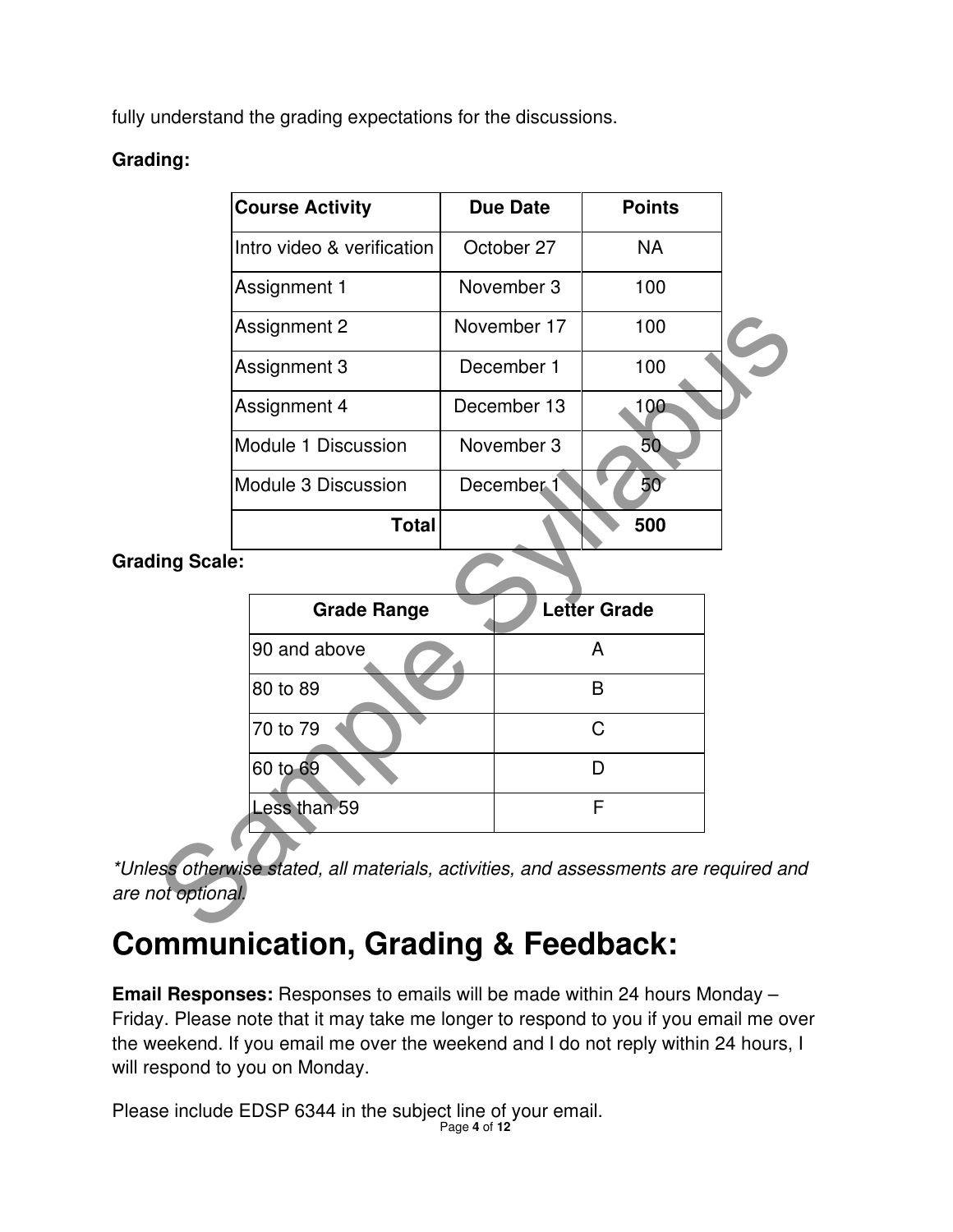**Grades:** As much as possible, your assignments will be graded within 2 weeks. Longer assignments may take longer.

If you experience any technical issues with Canvas, please contact the 24/7 Help Desk at 1-866-437-0867.

### **Time Management**

Should expect to spend three to four hours on preparation and learning<br>
internation for every semester credit hour. If a class is a 3-semester credit hour class<br>
into to 3 hours of class time for a total of about 12-15 hou You should expect to spend three to four hours on preparation and learning assignments for every semester credit hour. If a class is a 3-semester credit hour class, it is expected that you should spend about 9-12 hours out of class on assignments in addition to 3 hours of class time for a total of about 12-15 hours per week to obtain an "A" in a class. It is important to develop a Time Management Plan to be successful.

### **Policies**

#### **Discussion Board**

Discussion Board is primarily for discussing course related topics and issues. Best practices are:

- 1. Read all message postings in online discussion.
- 2. Respond to the question directly
- 3. Please note initial responses are due on Friday's by midnight.
- 4. Reply to other student posts in a dinner party way, asking questions, sharing stories, sharing media or journal articles and then when they reply, it is your turn again.
- 5. Use a person's name in the body of your message when you reply to their message.
- 6. Avoid postings that are limited to 'I agree' or 'great idea', etc.
- 7. Ensure responses to questions are meaningful, reflective.
- 8. Support statements with concepts from course readings, refer to personal experience, examples.
- **9.** Follow **Rules of Behavior.**
- **10. Simply replying to two students is not enough to earn full credit see rubric**

#### **Rules of Behavior**

Discussion areas are public to every student in this class (including your instructor) who will see what you write. Please pay attention to the language you use and adhere to the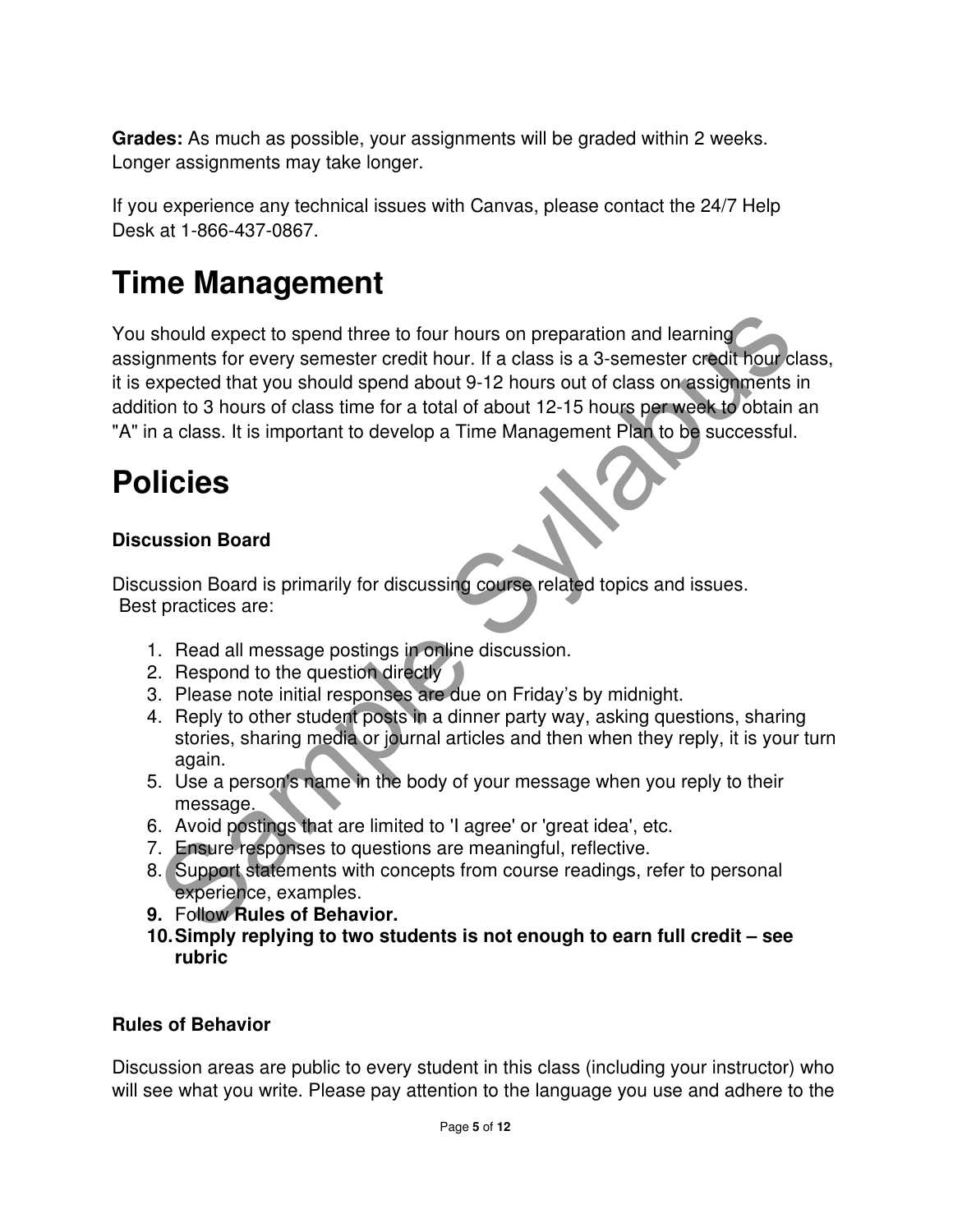following guidelines:

- Do not post anything too personal.
- Do not use language that is inappropriate for a classroom setting or prejudicial in regard to gender, race, or ethnicity.
- Do not use all caps in the message box unless you are emphasizing (it is considered shouting).
- Be courteous and respectful to other people on the list
- Do not overuse acronyms like you would use in text messaging. Some of the list participants may not be familiar with acronyms.
- Use line breaks and paragraphs in long responses.
- Write your full name at the end of the posting.
- Be careful with sarcasm and subtle humor; one person's joke is another person's insult.

#### **Make-Up/Late Submission Policy**

All course activities must be submitted before or on set due dates and times. If the student is unable to abide by the due dates and times, it is her/his responsibility to contact the instructor immediately. Late submissions will receive a 5 point penalty for each day the submission is late.

#### **Academic Dishonesty/Plagiarism/Cheating**

participants may not be familiar with acronyms.<br>
Use line breaks and paragraphs in long responses.<br>
Write your full name at the end of the posting.<br>
Be careful with sarcasm and subtle humor; one person's joke is another<br>
p The academic community regards academic dishonesty as an extremely serious matter, with serious consequences. Any effort to gain an advantage not given to all students is dishonest whether or not the effort is successful. Any suspicion of academic dishonesty will be reported and investigated. A student who engages in scholastic dishonesty that includes, but is not limited to cheating, plagiarism, and collusion will receive an "F" for the course.

All persons involved in academic dishonesty will be disciplined in accordance with University regulations and procedures. For complete information on UTPB student conduct and discipline procedures consult the University's Handbook: Scholastic **Dishonesty** 

**Academic dishonesty** includes, but is not limited to cheating, plagiarism, collusion, falsifying academic records, misrepresenting facts, the submission for credit of any work or materials that are attributable in whole or in part to another person, taking an examination for another person, any act designed to give unfair advantage to a student such as, but not limited to, submission of essentially the same written assignment for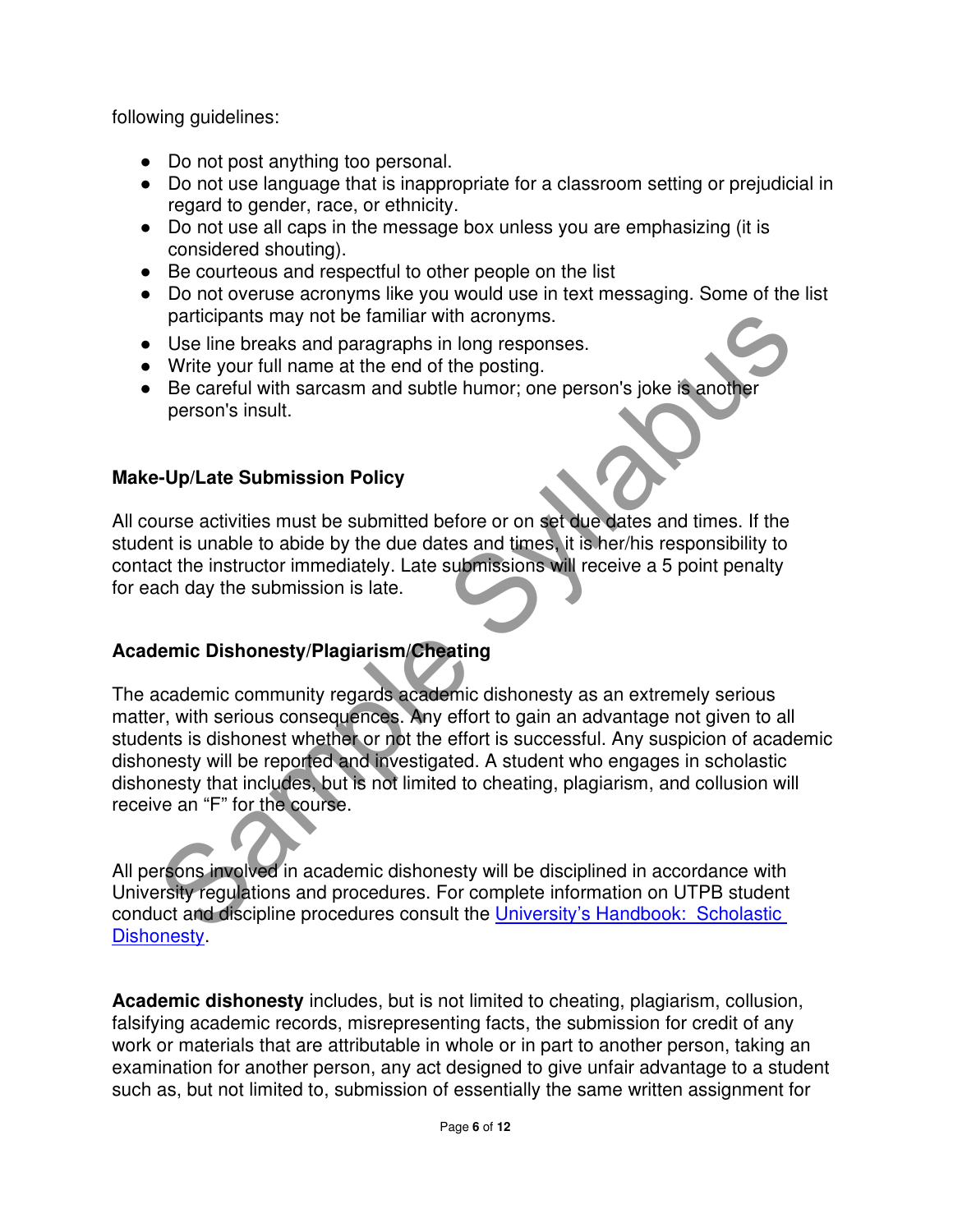two courses without the prior permission of the instructor, or the attempt to commit such acts.

**Plagiarism** includes, but is not limited to the appropriation of, buying, receiving as a gift, or obtaining by any means material that is attributable in whole or in part to another source, including words, ideas, illustrations, structure, computer code, other expression and media, and presenting that material as one's own academic work being offered for credit.

#### **Attendance and Class Participation**

Regular and active participation is an essential, unmistakably important aspect of this online course. Students will log on a minimum of three times every seven days. All students are expected to do the work assigned, notify the instructor when emergencies arise.

#### **Tracking**

The learning management systems have a tracking features. Statistics are collected that quantifies how often and when students are active in the course and provides information if the student has accessed different pages of the course. You are required to log into the course a minimum of three times in a seven day period.

#### **Absenteeism**

All the course activities have set dates to be completed and submitted. After the due dates the activities will not be available for the students. Not logging into an online course is considered absenteeism. Contact instructor immediately in case of emergency medical situation.

#### **Course Incomplete/Withdrawal/Grade Appeal**

**Idance and Class Participation**<br>Idance and Class Participation is an essential, unmistakably important aspect of this<br>e course. Students will log on a minimum of three times every seven days. All<br>exacuse Students will log All students are required to complete the course within the semester they are signed up. Incomplete grades for the course are rarely given, will only be granted if the student provides a valid, documented excuse for not being able to complete the course on time, and has contacted the instructor prior to the scheduled last class to request an extension. The student signs a contract that includes the incomplete course activities and the new due dates.

Find information and dates regarding drops and withdrawals consult the University Handbook: Drops and Withdrawls and Appeal Process.

#### **Accommodation for Students with Disabilities**

Students with Disabilities: The University of Texas of the Permian Basin in compliance with the Americans with Disabilities Act and Section 504 of the Rehabilitation Act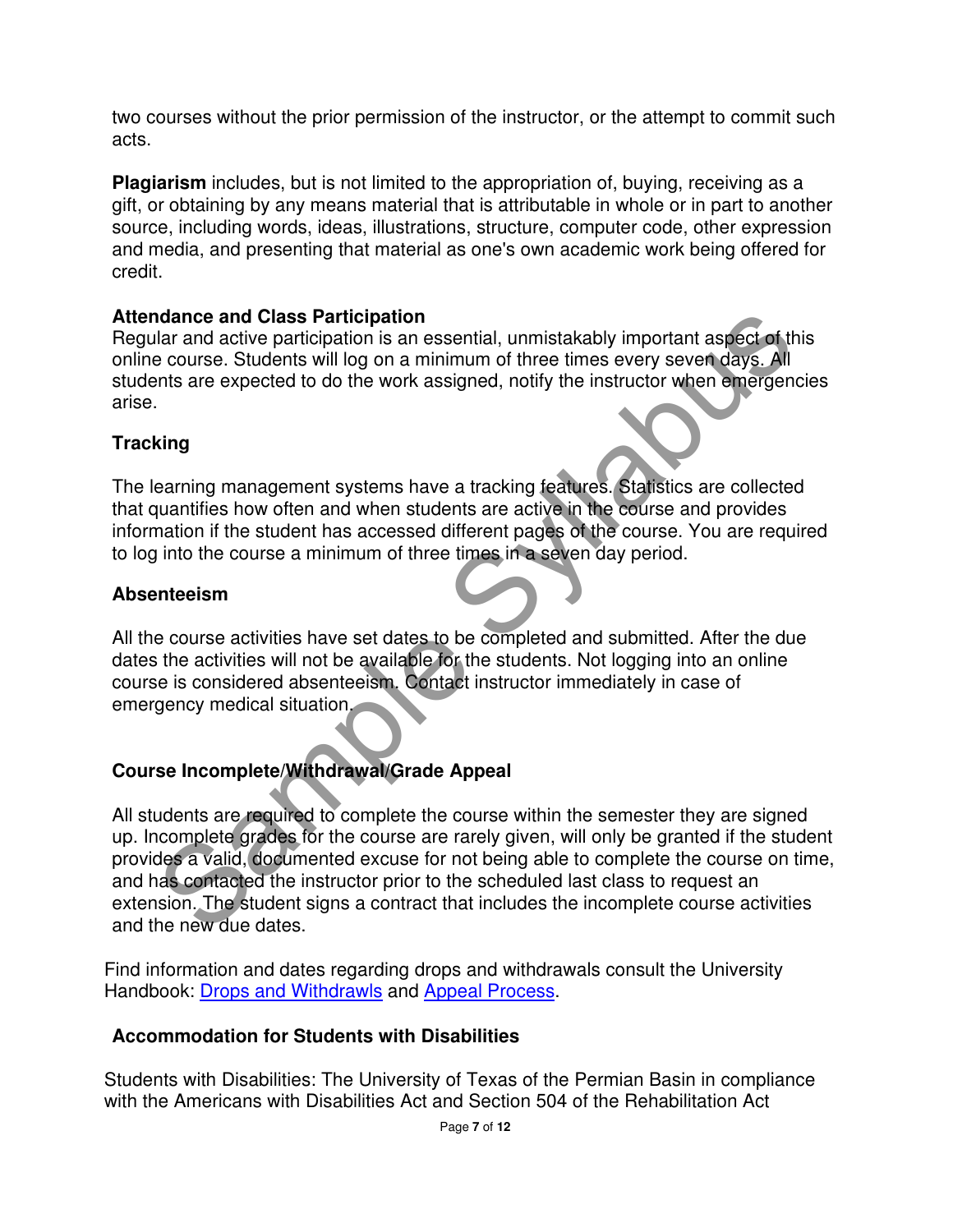provides "reasonable accommodations" to students with disabilities. Any student with a disability who is requesting an accommodation for this course must provide the instructor with official documentation in the form of a letter from the ADA Officer for Students. Only those students who have officially documented a need for an accommodation will have their request honored. \*\*Adapted from UTSA ADA syllabus statement.\*\*

ADA Officer for Students: Mr. Paul Leverington Address: Mesa Building 4243 /4901 E. University, Odessa, TX 79762 Voice Telephone: 432-552-4696 Email: ada@utpb.edu

### **Computer Skills, Technical & Software Requirements**

**Example Syllabuse Syllabuse Syllabuse Syllabuse Syllabuse Syllabuse Syllabuse Syllabuse Syllabuse Syllabuse Syllabuse Syllabuse Syllabuse Syllabuse Syllabuse Syllabuse Syllabuse Syllabuse Syllabuse Syllabuse Syllabuse Syl** This course is designed as a web-based class, which necessitates specific computer expertise on the part of the student, specific computer equipment or programs, and a commitment on the part of the student beyond that of most other courses. The student will need to know how to create Word documents, save and submit files, how to record videos, and know how to use and upload to YouTube.

Students can use cloud version of Word, PowerPoint and other Microsoft products through use of their UTPB Outlook 365 and UTPB email address. For more information refer to UTPB Office 365 Page.

#### **Computer Technical Requirements**

**See Technical Requirement** 

For the accessibility and privacy statements of external tools used within courses, go to **Accessibility and Privacy Statements.** 

## **Online Student Authentication**

UTPB requires that each student who registers for a distance course is the same student who participates in, completes, and receives credit for the course. UTPB's Distance Education Policy requires faculty members to employ at least two methods of verification to ensure student identities. To access online courses students must login to the UTPB learning management system using their unique personal identifying username and secure password (this is the first method). The second method is:

• Submission of two approved forms of photo ID<sup>\*</sup> submitted through Canvas.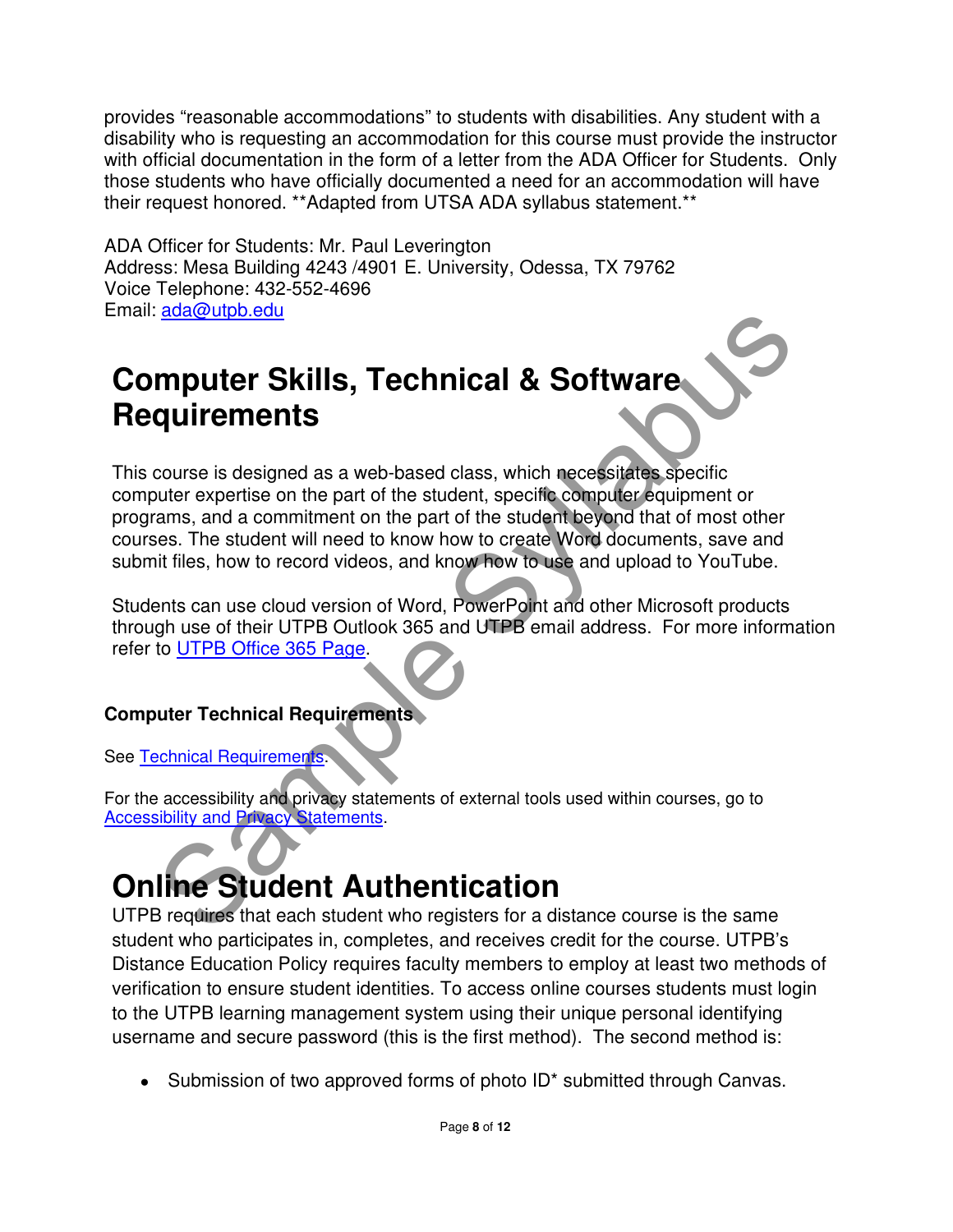\*Approved up to date photo identifications are: passports, government issued identification, driver's licenses, military ID from DoD. Dual credit and early college high school students use school district identifications.

### **Preparation for Emergencies**

**Computer Crash** 

Samples Syllabus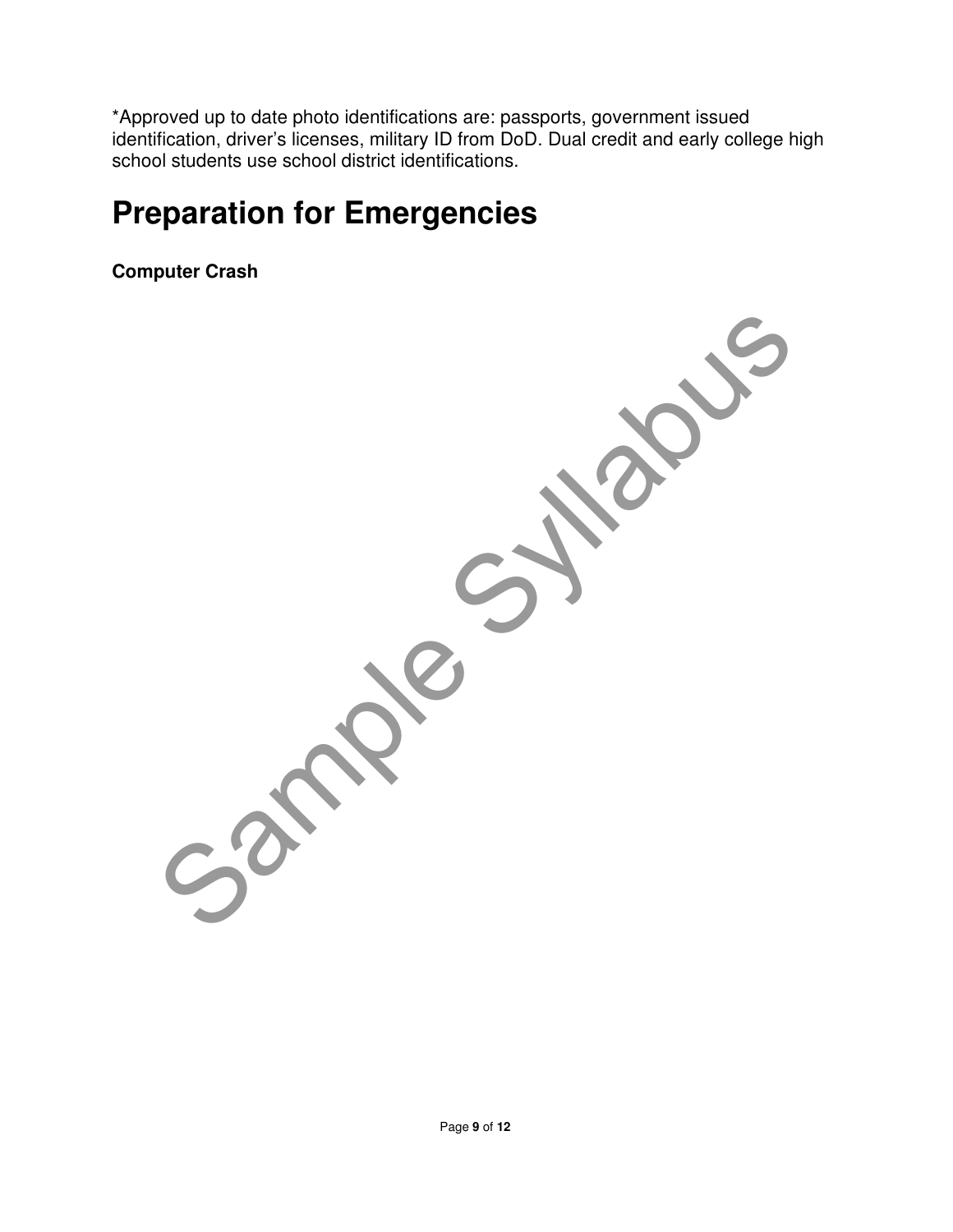Not having a working computer or a crashed computer during the semester will NOT be considered as an acceptable reason for not completing course activities at a scheduled time. NOTE: Identify a second computer before the semester begins, that you can use when/if your personal computer crashes.

#### **Complete Loss of Contact**

If you lose contact with course connectivity completely (i.e. you cannot contact me via Canvas or email), you need to call instructor, and leave message regarding connectivity loss and contact information.

#### **Lost/Corrupt/Missing Files**

You must keep/save a copy of every project/assignment on an external drive, UTPB Outlook 365 OneDrive, or personal computer. In the event of any kind of failure (e.g. virus infection, student's own computer crashes, loss of files in cyberspace, etc.) or any contradictions/problems, you may be required to resubmit the files.

## **End-of-Course Evaluation & Instructor Evaluation**

as of email to contribute the survey of the first page and out fermel and contact information.<br>
The must keep/saw a copy of every project/assignment on an external drive, UTPB<br>
must keep/saw a copy of every project/assignm Every student is encouraged to complete an end-of-course evaluation/survey provided by UTPB. During the last few weeks of class, you will receive an announcement through email notifying you that the Course/Instructor Survey is available. You may follow the link in the email to complete the survey using the same credentials to access your courses here. When entering the emailed Survey link you will see a list of surveys for you to complete. Another way to find End-of-Course Evaluations is through you my.utpb.edu account > My Surveys & Evaluations are on the first page after you login.

The survey is anonymous and your responses are confidential. Your feedback is critical to us and to your instructor as we strive to improve our offerings, and our support of you, the students.

## **Student Support Services**

| <b>SERVICE</b>               | <b>CONTACT</b>                                                                     |
|------------------------------|------------------------------------------------------------------------------------|
| ADA<br>Accommodation/Support | <b>Testing Services &amp; Academic Accommodations Department</b><br>(432) 552-2630 |
| Advising                     | <b>UTPB E-Advisor</b><br>(432) 552-2661                                            |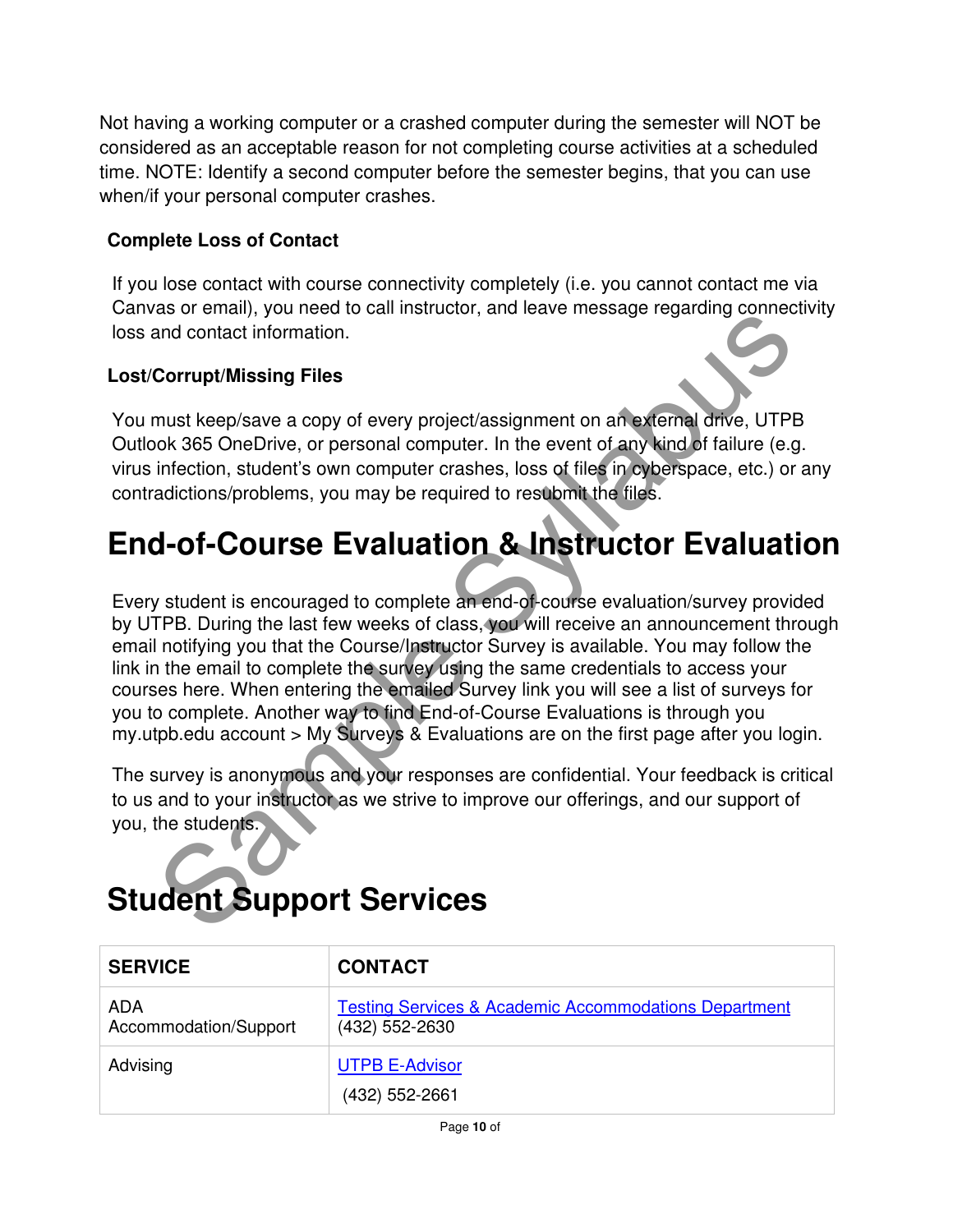| <b>SERVICE</b>                              | <b>CONTACT</b>                                                                                                                                                                                                         |  |  |
|---------------------------------------------|------------------------------------------------------------------------------------------------------------------------------------------------------------------------------------------------------------------------|--|--|
|                                             | <b>UTPB Academic Advising Center</b>                                                                                                                                                                                   |  |  |
| <b>Bookstore</b>                            | <b>UTPB Campus Bookstore</b><br>(432) 552-0220                                                                                                                                                                         |  |  |
| Email, Outlook 365,<br>my.utpb.edu          | <b>Information Resources Division (IRD)</b>                                                                                                                                                                            |  |  |
| Financial Aid and<br>Scholarship            | <b>UTPB Financial Aid</b><br>(432) 552-2620                                                                                                                                                                            |  |  |
| Library                                     | The J. Conrad Dunagan Library Online at<br>(432) 552-2370                                                                                                                                                              |  |  |
| Registrar                                   | <b>UTPB Registrar</b><br>(432) 552-2635                                                                                                                                                                                |  |  |
| <b>Student Services</b>                     | <b>Dean of Students</b><br>(432) 552-2600                                                                                                                                                                              |  |  |
| <b>Technical Support</b>                    | Canvas<br>1-866-437-0867                                                                                                                                                                                               |  |  |
| <b>Tutoring &amp; Learning</b><br>Resources | If you are taking courses through UTPB the following links<br>provide services: <b>Smarthinking Online Tutoring</b> (provides<br>tutoring services), SmarterMeasure (measures learner<br>readiness for online course). |  |  |
| $S^{2}$                                     |                                                                                                                                                                                                                        |  |  |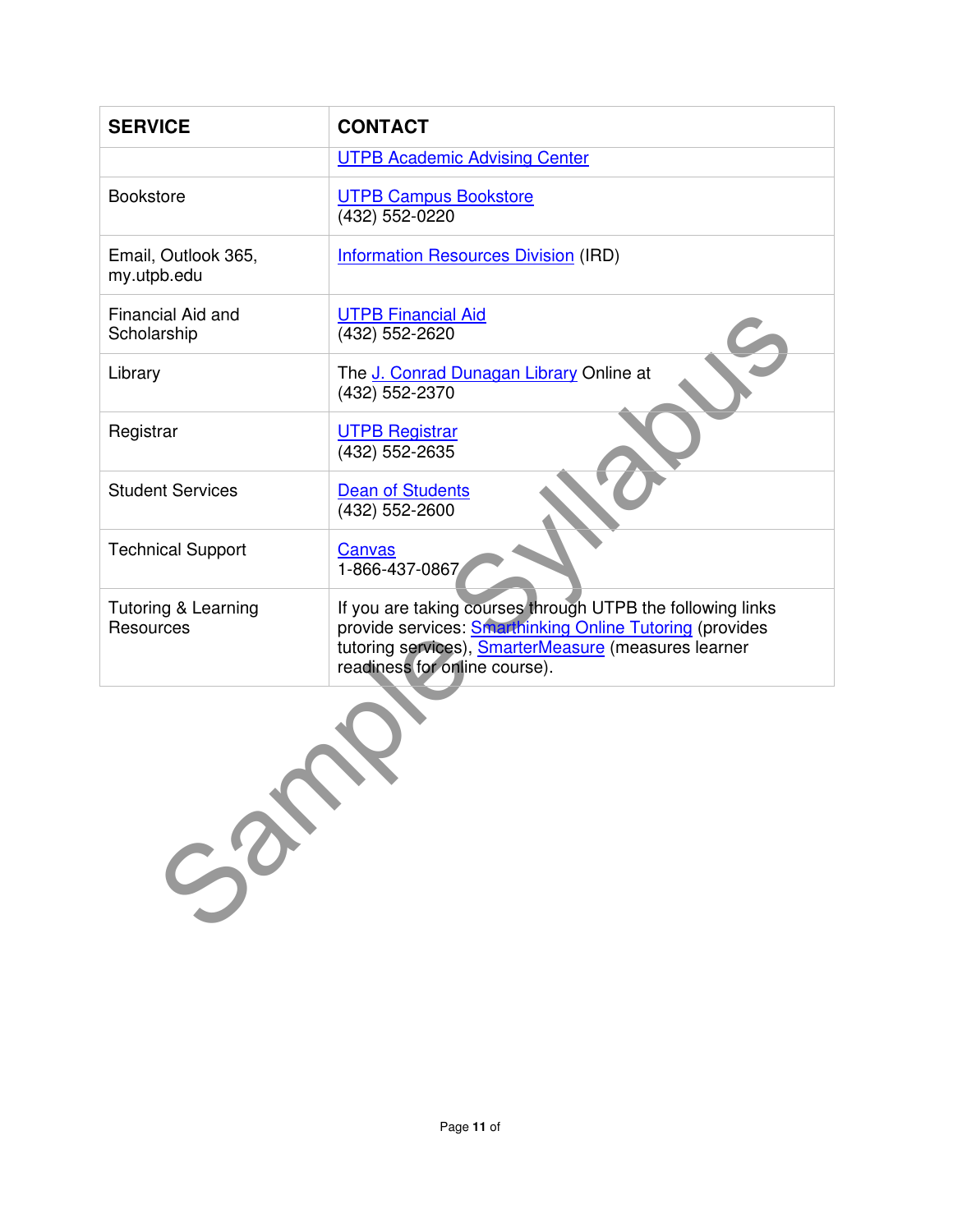## **Disclaimer & Rights**

Information contained in this syllabus was to the best knowledge of the instructor considered correct and complete when distributed for use in the beginning of the semester. However, the instructor reserves the right, acting within the policies and procedures of UTPB to make changes in the course content or instructional techniques without notice or obligation. The students will be informed about the changes, if any.

## **Copyright Statement**

pyright Statement<br>y of the materials that are posted within UTPB courses are protected by<br>right law. These materials are only for the use of students enrolled in the<br>se and only for the purpose of the course. They may not Many of the materials that are posted within UTPB courses are protected by copyright law. These materials are only for the use of students enrolled in the course and only for the purpose of the course. They may not be further retained or disseminated.